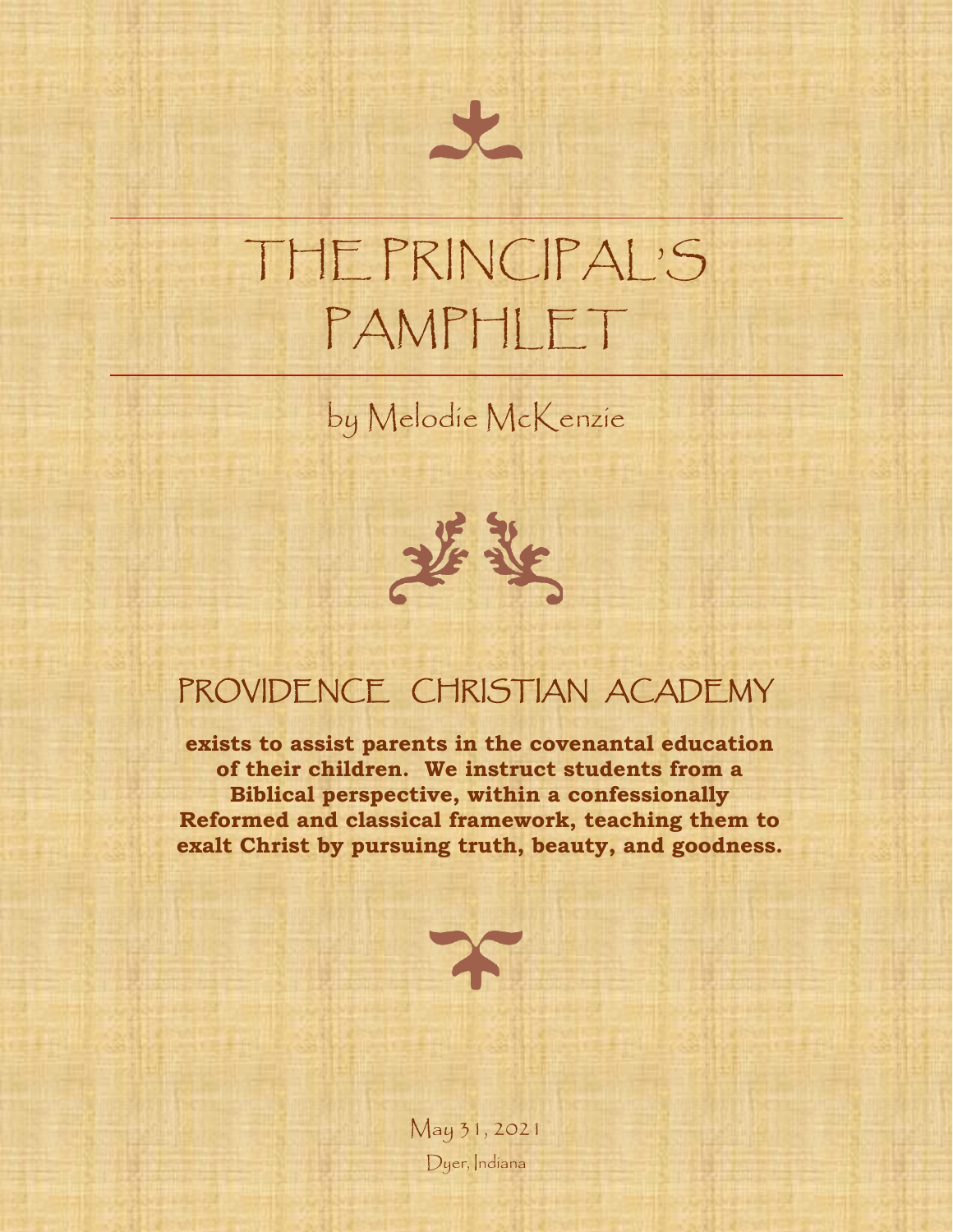## Quenching a Parched Land

Is it possible to starve for words? Do we hunger for just the right expression? Sometimes, we're just at a loss for how to communicate an idea that's in our mind to get it to another person's mind. A common phrase heard in elementary school is "I don't get it." At that time, you may hear the teacher ask in response, "What don't you get?" or "Tell me what you do know." We recognize that we must understand where the gap in understanding is in order to address it and reteach. Learning how to mirror back ideas one to another in communication is a Godappointed task since it is the means He has chosen to convey His saving plan to a dying world.

This instills in us the essential nature of the transmission of ideas. I put before you a contrast of two words: vulgarity & nobility. I do not speak here of vulgar language (although that is also void of value). Instead, I use the old sense of vulgar meaning common. We think of the Latin Vulgate written in the common language. Similarly with nobility, I am not referring to the elite or those high in status. Rather, I'm getting at the pursuit of what is noble or virtuous. In Philippians 4:8, the Greek word translated as honorable in the ESV can also be rendered as noble.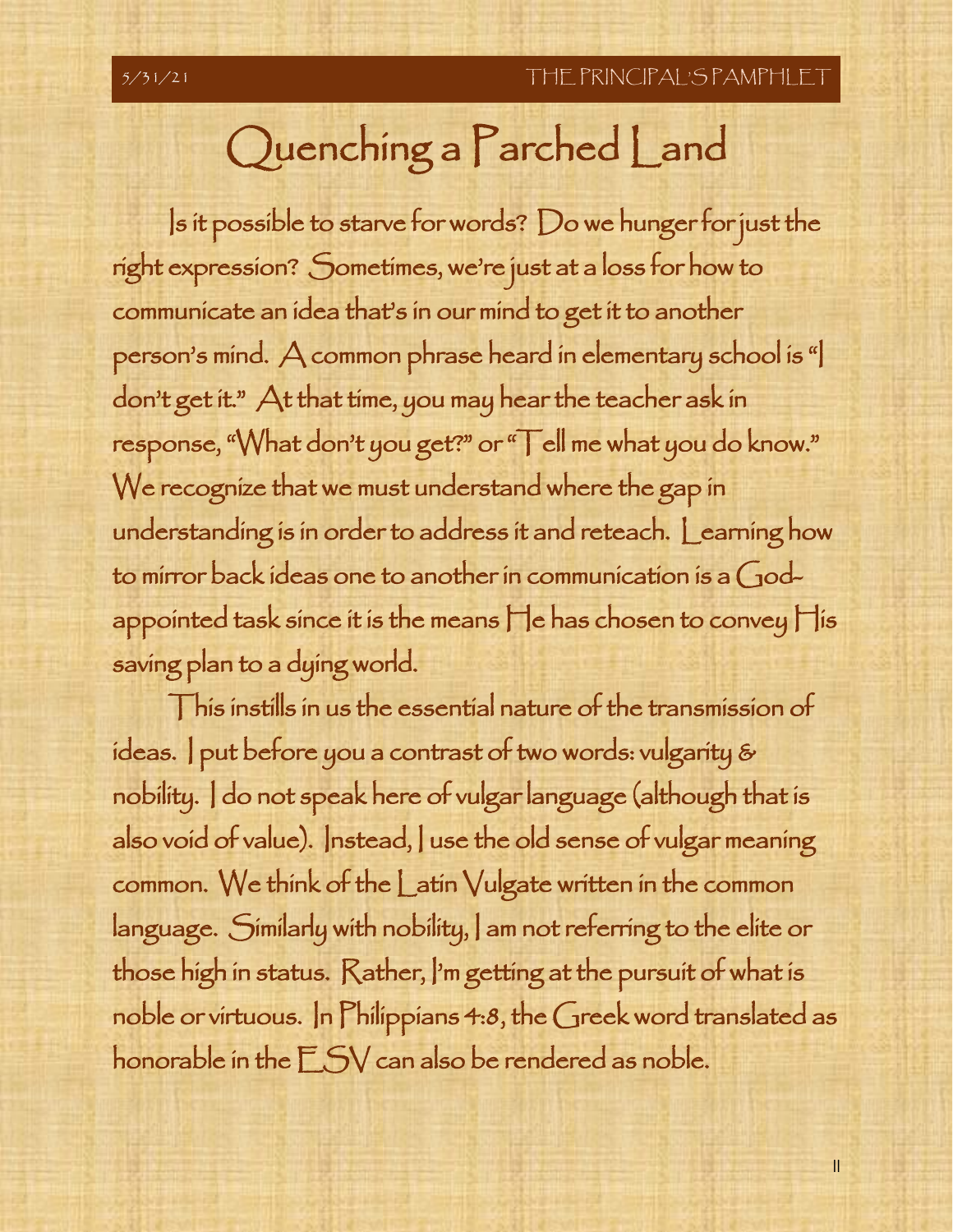III

 "Finally, brothers, whatever is true, whatever is honorable [noble], commendable, if there is any excellence, if there is anything worthy whatever is just, whatever is pure, whatever is lovely, whatever is of praise, think about these things."

At Providence, we do our very best to be mindful of the reasons behind what we do. What is our purpose? This striving to be resolute in our aims is meant to result in noble choices. If we are unfocused or even just lacking in our intent, then by default we land on the vulgar. An example of this can be the contrast between spoken language vs. written. When | am talking, my mind is racing ahead to what  $\vert$ 'm attempting to say and  $\vert$  may not choose elevated or precise vocabulary. Whereas, when I write, the words are worked over and edited to convey the meaning | intend in a concise and more articulate manner.

So, how do we get to a place where our children are fed a balanced diet of the rich vocabulary they need in order to avoid the vulgar commonplaces of the world? One basic technique every teacher at our school uses across the subject areas and grade levels is direct instruction. We expressly teach new terminology—some that is subject-related and some just for fun. You can see a sample of words taught in recent weeks across the grade levels in the word cloud on the next page.

A second method we employ is modeling and practice. We teach the words in context of how they are used. Several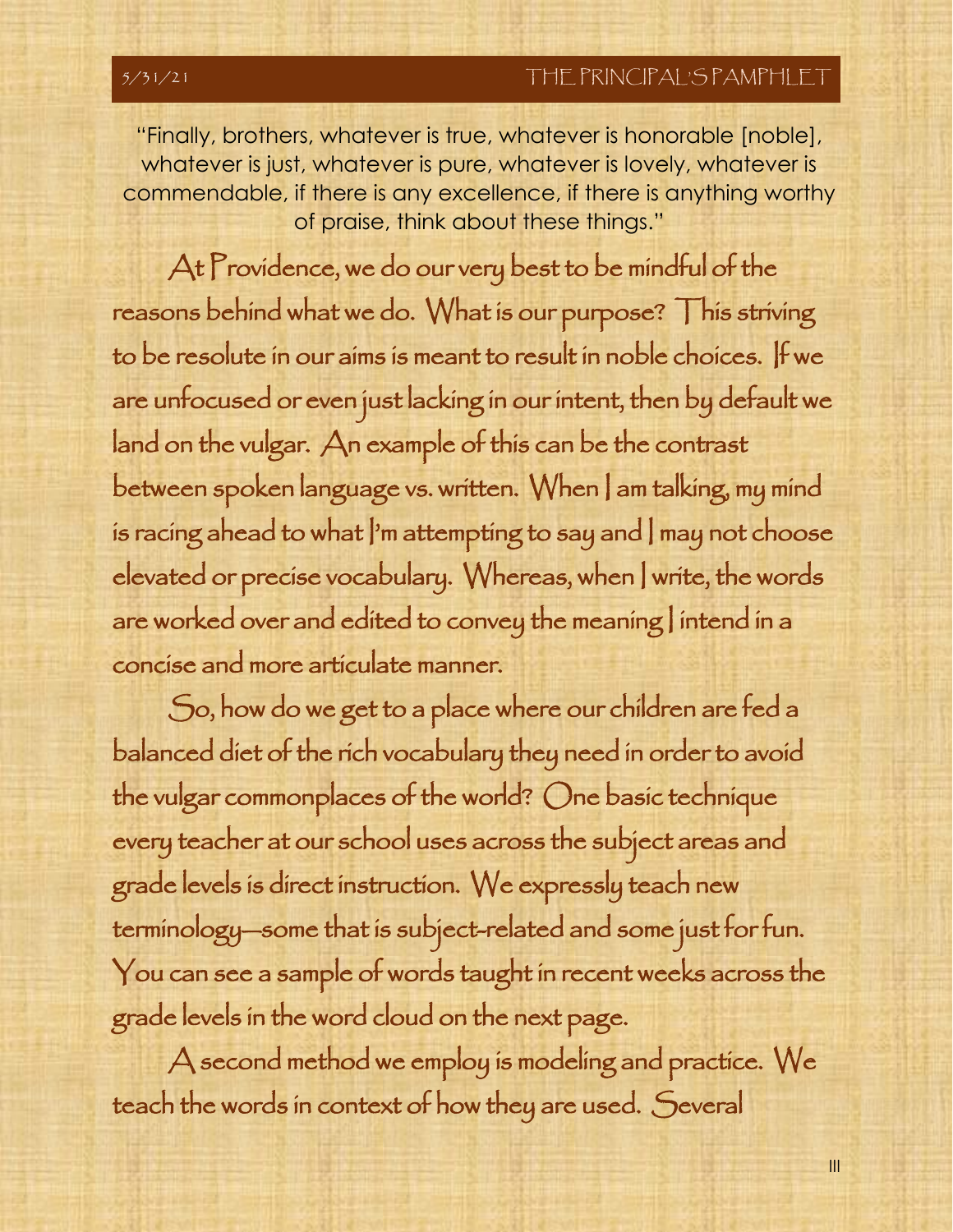### 5/31/21 THE PRINCIPAL'S PAMPHI





teachers even have contests for using the word of the week in the proper circumstance.

Saturation in fertile literature is another way we expose students to excellent word usage. This is an area where your choice in exposure through books and media helps. When we look for elevated language and beauty in imagery, then our students will have noble modeling.

In this modern era of vulgarity, words losing meaning by overuse or mis-use. Let us do all we can to instill in our children the beauty of language and to train them in its proper handling. With a flood of outstanding words, we can quench the parched land of our children's minds.

 "For every one pupil who needs to be guarded against a weak excess of sensibility, there are three who need to task of the modern educator is not to cut down jungles be awakened from the slumber of cold vulgarity. The but to irrigate deserts."

IV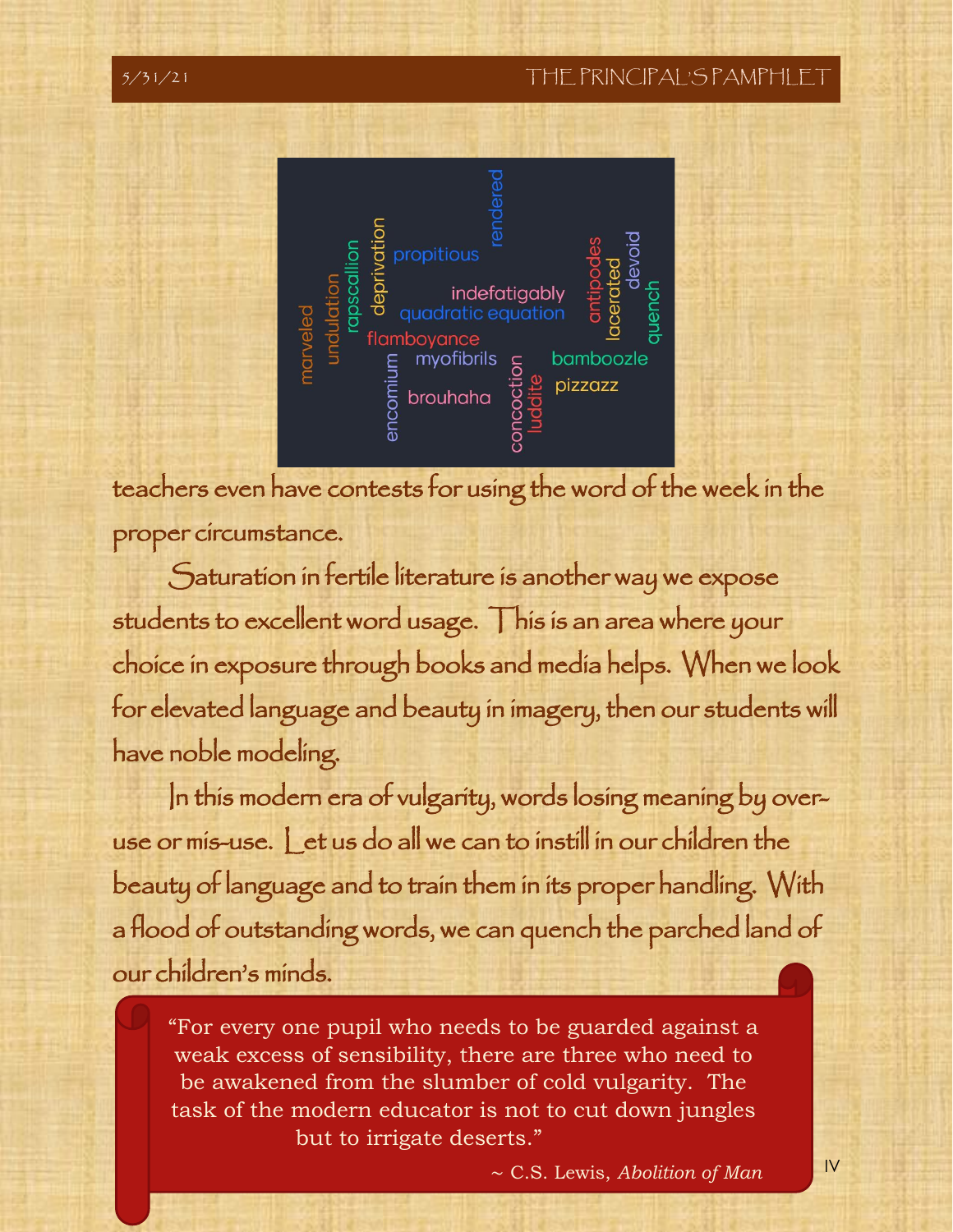## Sights and Sounds at Providence

- ❖ Chapel: The May chapel speaker was Rev. Vander Hart. He spoke about Daniel and his three friends. They had each been given names by their parents to remind them that they belonged body and soul to their faithful Savior. Their ability to resist temptation did not lie in themselves but in God's gifts within them. The devil had an agenda to draw them away, but by God's grace they stood firm. The students were reminded to remember who they are—even in the little day-to-day things.
- ❖ Field Trip: The Gabis Arboretum was another hit this spring. This time, we had docents who led each of the three science groups and taught us about what we were observing. We were thankful for the beautiful wildlife and plants we saw.
- ❖ Co-Heirs in Eternity: This month as I spoke with the students about the last verse in our Colossians passage, I gave an illustration of Samson and Daniel. These two men are quite opposite as far as how we look at them from our vantage point in history. However, they are both lauded as faithful men of God who served the Lord at His calling. Now, they are united as one in all of eternity. We may guess that they may have had a hard time being fellow church members or school classmates. It may be difficult to work through differences, but it's worth it because we are one in Christ. We are fellow image-bearers, and loving our neighbor is a supreme calling.
- $\cdot$   $\mathsf{E}\xspace$  ducation Committee: This year, the teachers and  $\mathsf{E}\xspace$  ducation Committee took an in-depth look at our history and geography curriculum. We found that our program is strong, but we did find a way to enhance our study and that is through the use of biographies. (See the next section.)

V